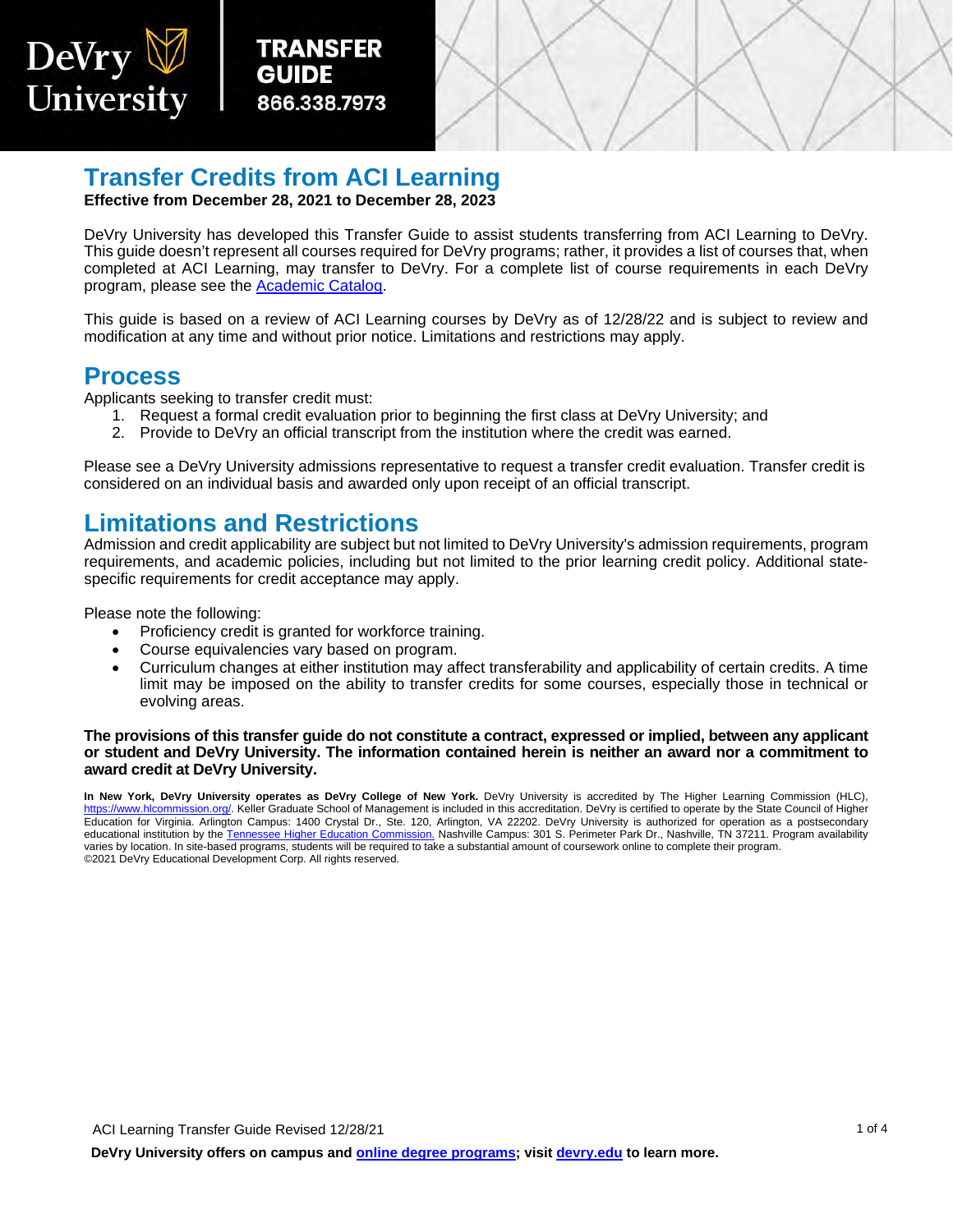

**TRANSFER GUIDE** 866.338.7973

I

# **ACI Learning to DeVry University Course Equivalencies**

| <b>ACI Learning</b><br><b>Course Active Dates</b> | <b>ACI Learning Course</b>                                         | <b>DeVry University Course</b>                                                                                                                                                                                                                                                      | <b>Applicable DeVry University Program*</b>                                                                                                                                                                                                                                                                                                                                                                                            |
|---------------------------------------------------|--------------------------------------------------------------------|-------------------------------------------------------------------------------------------------------------------------------------------------------------------------------------------------------------------------------------------------------------------------------------|----------------------------------------------------------------------------------------------------------------------------------------------------------------------------------------------------------------------------------------------------------------------------------------------------------------------------------------------------------------------------------------------------------------------------------------|
| January 1, 2021 to                                | <b>Cisco Certified Network</b>                                     | <b>Equivalent</b><br>NETW260 Intermediate Information .                                                                                                                                                                                                                             |                                                                                                                                                                                                                                                                                                                                                                                                                                        |
| December 31, 2023                                 | <b>Associate, Part 1 (CCNA1)</b>                                   | Technology & Networking I (3)                                                                                                                                                                                                                                                       | <b>Certificate Networking Essentials</b><br>AAS Information Technology &<br>Networking<br>AAS Network Systems Administration<br><b>BS Information Technology &amp;</b><br>Networking<br><b>BS Network &amp; Communications</b><br>Management<br><b>BS Technical Management</b><br><b>Certificate Cyber Security</b><br><b>Certificate Engineering Technology</b><br>Certificate Internet of Things<br><b>Certificate IT Essentials</b> |
| January 1, 2021 to<br>December 31, 2023           | <b>Cisco Certified Network</b><br><b>Associate, Part 2 (CCNA2)</b> | NETW270 Intermediate Information<br>Technology & Networking II (3)                                                                                                                                                                                                                  |                                                                                                                                                                                                                                                                                                                                                                                                                                        |
| January 1, 2021 to<br>December 31, 2023           | CompTIA A+ Core 1                                                  | CEIS114 Introduction to Digital<br>$\bullet$<br>Devices (3)<br>lo<br>AAS Engineering Technology<br>AAS Information Technology &<br>Networking<br><b>BS Computer Information Systems</b><br><b>BS Engineering Technology</b><br><b>BS Information Technology &amp;</b><br>Networking |                                                                                                                                                                                                                                                                                                                                                                                                                                        |
| January 1, 2021 to<br>December 31, 2023           | CompTIA A+ Core 2                                                  |                                                                                                                                                                                                                                                                                     | AAS Network Systems Administration                                                                                                                                                                                                                                                                                                                                                                                                     |
| November 1, 2017 to<br>December 31, 2020          | <b>CompTIA A+ Essentials</b>                                       |                                                                                                                                                                                                                                                                                     |                                                                                                                                                                                                                                                                                                                                                                                                                                        |
| November 1, 2017 to<br>December 31, 2020          | <b>CompTIA A+ Practical</b><br><b>Applications</b>                 |                                                                                                                                                                                                                                                                                     | <b>BS Network &amp; Communications</b><br>Management<br><b>BS Software Development</b><br><b>BS Technical Management</b>                                                                                                                                                                                                                                                                                                               |
| January 1, 2021 to<br>December 31, 2023           | <b>CompTIA Advanced Security</b><br><b>Practitioner (CASP)</b>     | <b>SEC450 Advanced Network</b><br>Security with Lab (3)                                                                                                                                                                                                                             | <b>BS Network &amp; Communications</b><br>Management                                                                                                                                                                                                                                                                                                                                                                                   |
| November 1, 2017 to<br>December 31, 2020          | <b>CompTIA Advanced Security</b><br><b>Practitioner (CASP)</b>     |                                                                                                                                                                                                                                                                                     |                                                                                                                                                                                                                                                                                                                                                                                                                                        |
| January 1, 2021 to<br>December 31, 2023           | CompTIA Network +                                                  | NETW191 Fundamentals of<br>Information Technology &<br>Networking (3)                                                                                                                                                                                                               | <b>Certificate Cloud Computing</b><br>$\bullet$<br><b>Certificate Cyber Security</b><br><b>Certificate Engineering Technology</b><br>Certificate Internet of Things<br><b>Certificate IT Essentials</b><br><b>Certificate Networking Essentials</b><br>AAS Engineering Technology<br>AAS Information Technology &<br>Networking<br>AAS Network Systems Administration                                                                  |
| November 1, 2017 to<br>December 31, 2020          | <b>CompTIA Network +</b>                                           |                                                                                                                                                                                                                                                                                     | <b>BS Computer Information Systems</b><br><b>BS Engineering Technology</b><br><b>BS Information Technology &amp;</b><br>Networking<br><b>BS Network &amp; Communications</b><br>Management<br><b>BS Software Development</b><br><b>BS Technical Management</b>                                                                                                                                                                         |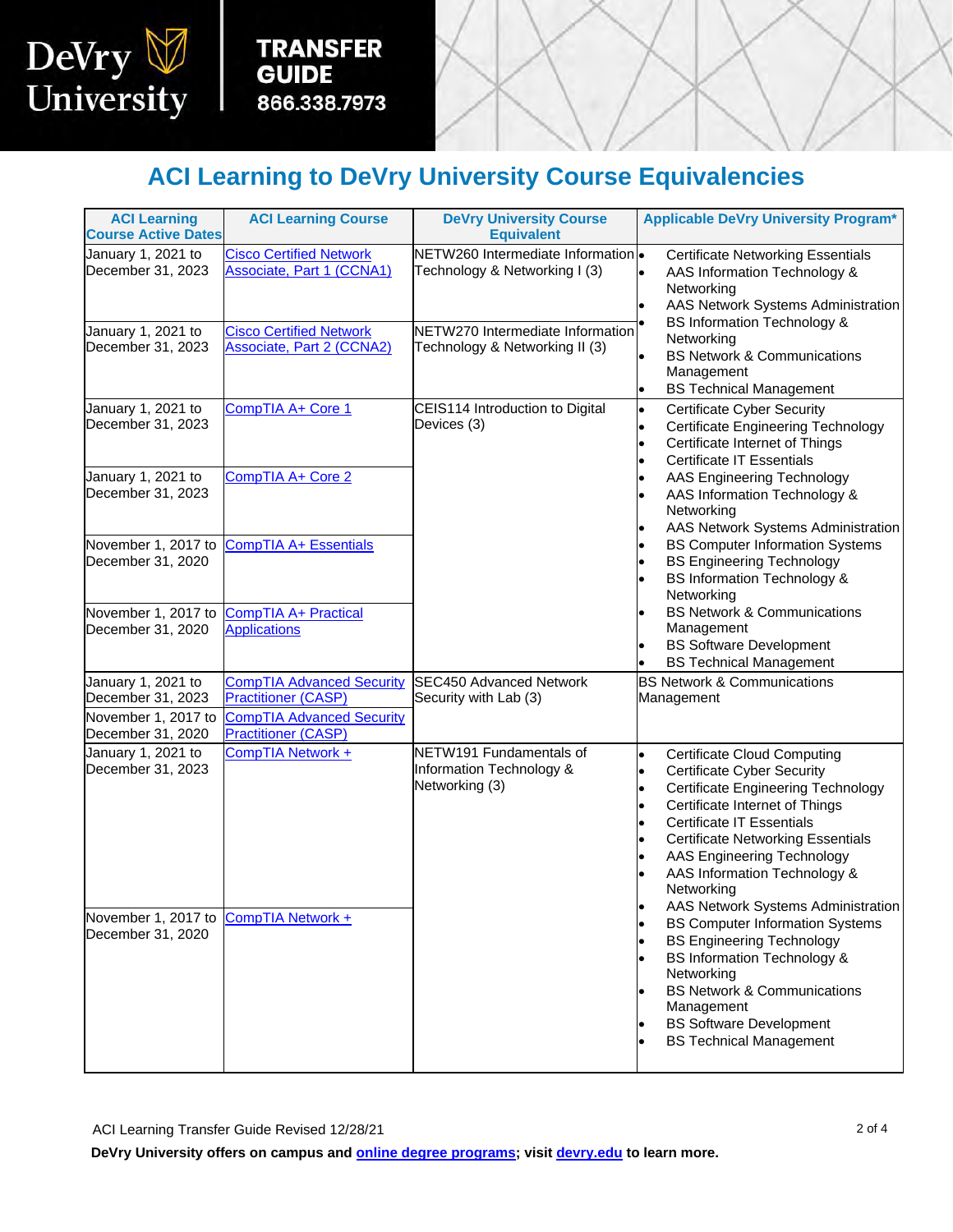

## **TRANSFER GUIDE** 866.338.7973

l

| <b>ACI Learning</b><br><b>Course Active Dates</b>              | <b>ACI Learning Course</b>                                                                  | <b>DeVry University Course</b><br><b>Equivalent</b>       | <b>Applicable DeVry University Program*</b>                                                                                                                                                                                                                    |
|----------------------------------------------------------------|---------------------------------------------------------------------------------------------|-----------------------------------------------------------|----------------------------------------------------------------------------------------------------------------------------------------------------------------------------------------------------------------------------------------------------------------|
| January 1, 2021 to<br>December 31, 2023                        | CompTIA Security+                                                                           | SEC285 Fundamentals of<br>Information Security (3)        | <b>Certificate Cloud Computing</b><br><b>Certificate Cyber Security</b><br>Certificate Internet of Things<br>AAS Engineering Technology<br>AAS Information Technology &<br>Networking<br>AAS Network Systems Administration                                    |
| November 1, 2017 to<br>December 31, 2020                       | CompTIA Security+                                                                           |                                                           | <b>BS Computer Information Systems</b><br><b>BS Engineering Technology</b><br><b>BS Information Technology &amp;</b><br>Networking<br><b>BS Network &amp; Communications</b><br>Management<br><b>BS Software Development</b><br><b>BS Technical Management</b> |
| November 1, 2017 to<br>October 31, 2020                        | <b>EC-Council Certified</b><br><b>Encryption Specialist (ECES)</b>                          | None                                                      | N/A                                                                                                                                                                                                                                                            |
| January 1, 2021 to<br>December 31, 2023<br>November 1, 2017 to | <b>EC-Council Certified Ethical</b><br>Hacker (CEH)<br><b>EC-Council Certified Ethical</b>  | SEC311 Ethical Hacking (3)                                | <b>Certificate Cyber Security</b><br>lo<br><b>BS Computer Information Systems</b><br><b>BS Information Technology &amp;</b>                                                                                                                                    |
| December 31, 2020                                              | Hacker (CEH)<br><b>EC-Council Certified Network</b>                                         |                                                           | Networking                                                                                                                                                                                                                                                     |
| January 1, 2021 to<br>December 31, 2023                        | Defender (CND)                                                                              | None                                                      | N/A                                                                                                                                                                                                                                                            |
| November 1, 2017 to<br>December 31, 2020                       | <b>EC-Council Certified Network None</b><br>Defender (CND)                                  |                                                           | N/A                                                                                                                                                                                                                                                            |
| November 1, 2017 to<br>October 31, 2020                        | <b>EC-Council Certified Security</b><br><b>Analyst (ECSA)</b>                               | None                                                      | N/A                                                                                                                                                                                                                                                            |
| January 1, 2021 to<br>December 31, 2023                        | <b>EC-Council Computer</b><br><b>Hacking Forensic Investigator</b><br>(CHFI)                | None                                                      | N/A                                                                                                                                                                                                                                                            |
| November 1, 2017 to<br>December 31, 2020                       | <b>EC-Council Computer</b><br><b>Hacking Forensic Investigator</b><br>(CHFI)                | None                                                      | N/A                                                                                                                                                                                                                                                            |
| November 1, 2017 to<br>December 31, 2020                       | <b>Interconnecting Cisco</b><br><b>Network Devices, Part 1</b><br>(ICND1)                   | None                                                      | N/A                                                                                                                                                                                                                                                            |
| November 1, 2017 to<br>December 31, 2020                       | <b>Interconnecting Cisco</b><br><b>Network Devices, Part 2</b><br>(ICND2)                   | None                                                      | N/A                                                                                                                                                                                                                                                            |
| January 1, 2021 to<br>December 31, 2023                        | <b>ISC2 Certified Information</b><br><b>Systems Security</b><br><b>Professional (CISSP)</b> | SEC285 Fundamentals of<br>Information System Security (3) | <b>Certificate Cloud Computing</b><br><b>Certificate Cyber Security</b><br>l.                                                                                                                                                                                  |